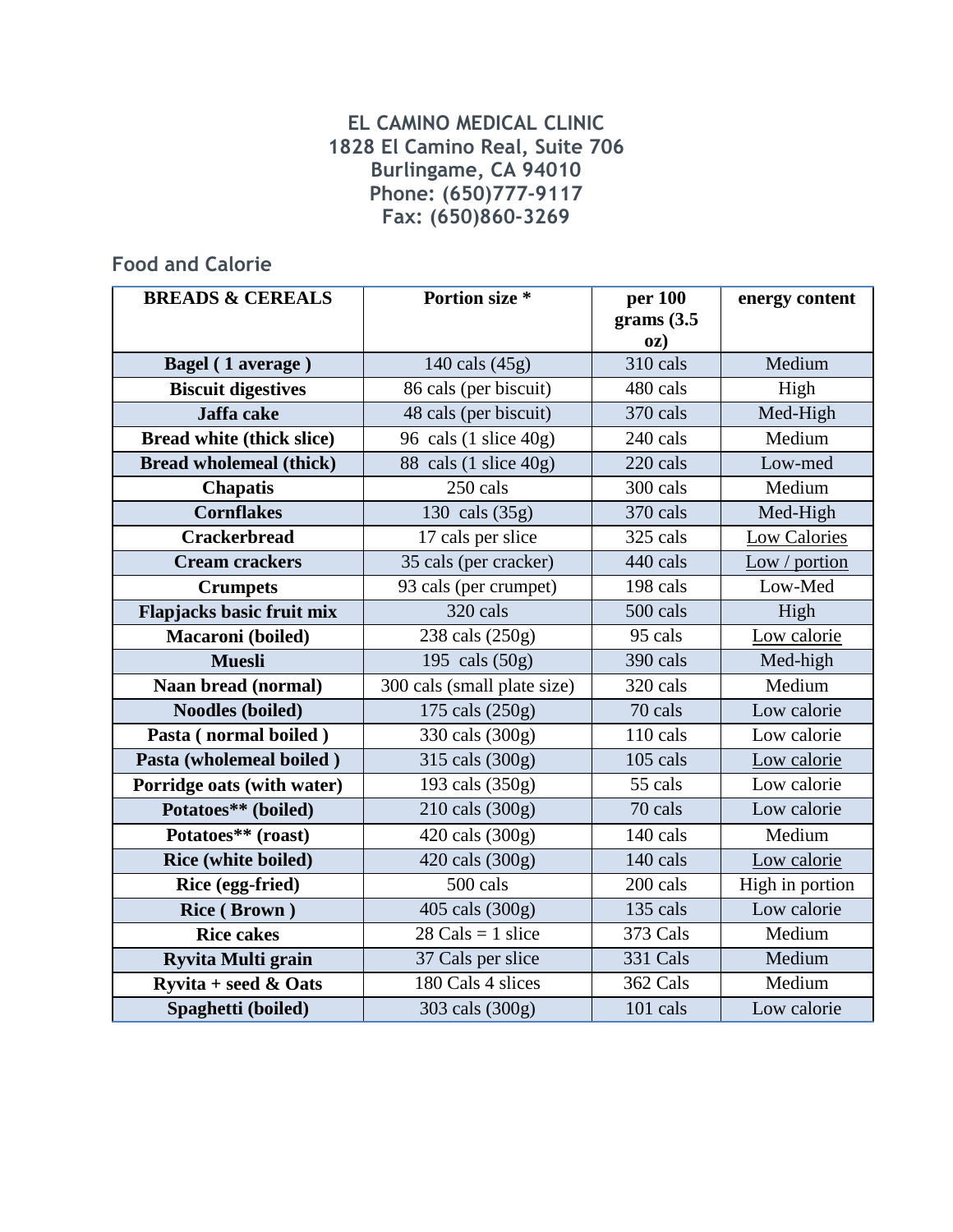| <b>MEATS &amp; FISH</b>      | Portion size *        | per 100 grams $(3.5 \text{ oz})$ | energy content |
|------------------------------|-----------------------|----------------------------------|----------------|
| <b>Anchovies tinned</b>      | 300 cals              | 300 cals                         | Medium         |
| <b>Bacon average fried</b>   | 250 cals (2 rashers)  | 500 cals                         | High           |
| <b>Bacon average grilled</b> | 150 cals              | 380 cals                         | Med-High       |
| Beef (roast)                 | 300 cals              | 280 cals                         | Medium         |
| <b>Beef burgers frozen</b>   | 320 cals              | 280 cals                         | Med-High       |
| <b>Chicken</b>               | 220 cals              | 200 cals                         | Medium         |
| <b>Cockles</b>               | 50 cals               | 50 cals                          | Low            |
| <b>Cod fresh</b>             | 150 cals              | 100 cals                         | Low calorie    |
| Cod chip shop food           | 400 cals              | 200 cals                         | Med-High       |
| <b>Crab</b> fresh            | 200 cals              | 110 cals                         | low calorie    |
| <b>Duck roast</b>            | 400 cals              | 430 cals                         | High           |
| <b>Fish cake</b>             | 90 cals per cake      | 200 cals                         | Medium         |
| <b>Fish fingers</b>          | 50 cals per piece     | 220 cals                         | Medium         |
| <b>Gammon</b>                | 320 cals              | 280 cals                         | Med-High       |
| <b>Haddock fresh</b>         | 200 cals              | 110 cals                         | Low calorie    |
| <b>Halibut fresh</b>         | 220 cals              | 125 cals                         | Low calorie    |
| Ham                          | 6 cals                | 240 cals                         | Medium         |
| Herring fresh grilled        | 300 cals              | 200 cals                         | Medium         |
| <b>Kidney</b>                | $\overline{200}$ cals | 160 cals                         | Medium         |
| <b>Kipper</b>                | 200 cals              | 120 cals                         | Low calorie    |
| <b>Liver</b>                 | 200 cals              | 150 cals                         | Medium         |
| Liver pate                   | 150 cals              | 300 cals                         | Medium         |
| Lamb (roast)                 | 300 cals              | 300 cals                         | Med-High       |
| <b>Lobster boiled</b>        | 200 cals              | 100 cals                         | Low calorie    |
| <b>Luncheon</b> meat         | 300 cals              | 400 cals                         | High           |
| <b>Mackeral</b>              | 320 cals              | 300 cals                         | Medium         |
| <b>Mussels</b>               | 90 cals               | 90 cals                          | Low-Med        |
| <b>Pheasant roast</b>        | 200 cals              | 200 cals                         | Medium         |
| <b>Pilchards (tinned)</b>    | 140 cals              | 140 cals                         | Medium         |
| <b>Prawns</b>                | 180 cals              | 100 cals                         | Low-Med        |
| <b>Pork</b>                  | 320 cals              | 290 cals                         | Med-High       |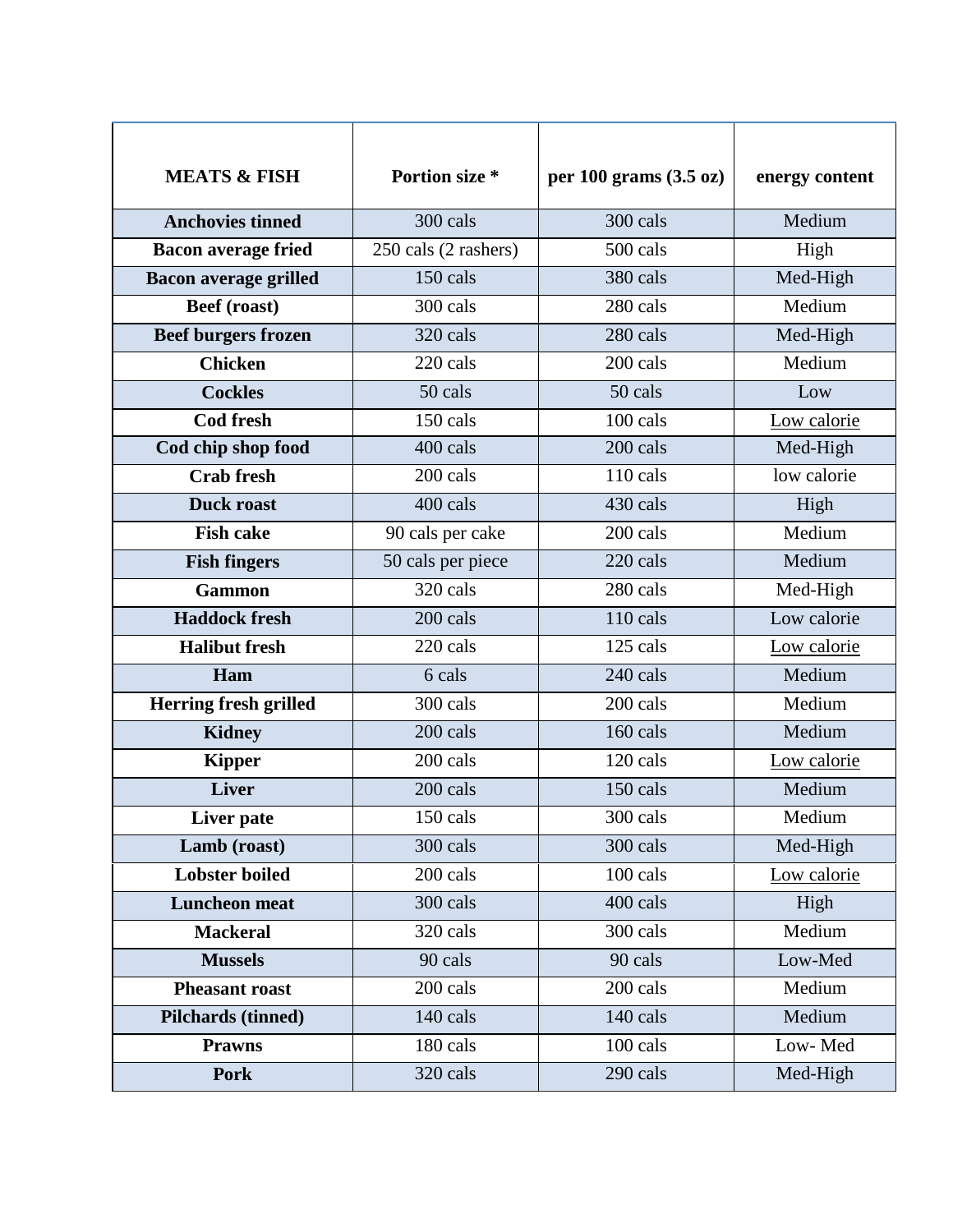| Pork pie                        | 320 cals              | 450 cals                         | High           |
|---------------------------------|-----------------------|----------------------------------|----------------|
| <b>Rabbit</b>                   | 200 cals              | 180 cals                         | Medium         |
| <b>Salmon fresh</b>             | 220 cals              | 180 cals                         | Medium         |
| <b>Sardines tinned in oil</b>   | 220 cals              | 220 cals                         | Medium         |
| <b>Sardines in tomato sauce</b> | 180 cals              | 180 cals                         | Medium         |
| <b>Sausage pork fried</b>       | 250 cals              | 320 cals                         | High           |
| Sausage pork grilled            | 220 cals              | 280 cals                         | Med-High       |
| <b>Sausage roll</b>             | 290 cals              | 480 cals                         | High           |
| Scampi fried in oil             | 400 cals              | 340 cals                         | High           |
| Steak & kidney pie              | 400 cals              | 350 cals                         | High           |
| <b>Taramasalata</b>             | 130 cals              | 490 cals                         | High           |
| <b>Trout fresh</b>              | 200 cals              | 120 cals                         | Low calorie    |
| <b>Tuna tinned water</b>        | 100 cals              | 100 cals                         | Low calorie    |
| <b>Tuna tinned oil</b>          | 180 cals              | 180 cals                         | Medium         |
| <b>Turkey</b>                   | 200 cals              | 160 cals                         | Medium         |
| <b>Veal</b>                     | 300 cals              | 240 cals                         | Medium         |
|                                 |                       |                                  |                |
| <b>FRUITS &amp; VEGETABLES</b>  | Portion size *        | per 100 grams $(3.5 \text{ oz})$ | energy content |
| <b>Apple</b>                    | 44 calories           | 44 calories                      | Low calorie    |
| <b>Banana</b>                   | $\overline{107}$ cals | 65 calories                      | Low calorie    |
| <b>Beans baked beans</b>        | 170 cals              | 80 calories                      | Low calorie    |
| <b>Beans dried (boiled)</b>     | 180 cals              | 130 calories                     | Low calorie    |
| <b>Blackberries</b>             | 25 cals               | 25 calories                      | Low calorie    |
| <b>Blackcurrant</b>             | 30 cals               | 30 calories                      | Low calorie    |
| <b>Broccoli</b>                 | 27 cals               | 32 cals                          | Very low       |
| Cabbage (boiled)                | 15 calories           | 20 calories                      | Low calorie    |
| Carrot (boiled)                 | 16 calories           | 25 calories                      | Low calorie    |
| <b>Cauliflower</b> (boiled)     | 20 calories           | 30 calories                      | Low calorie    |
| <b>Celery</b> (boiled)          | 5 calories            | 10 calories                      | Low calorie    |
| <b>Cherry</b>                   | 35 calories           | 50 calories                      | Low calorie    |
| Courgette                       | 8 cals                | 20 cals                          | Very low cal   |
| Cucumber                        | 3 calories            | 10 calories                      | Low calorie    |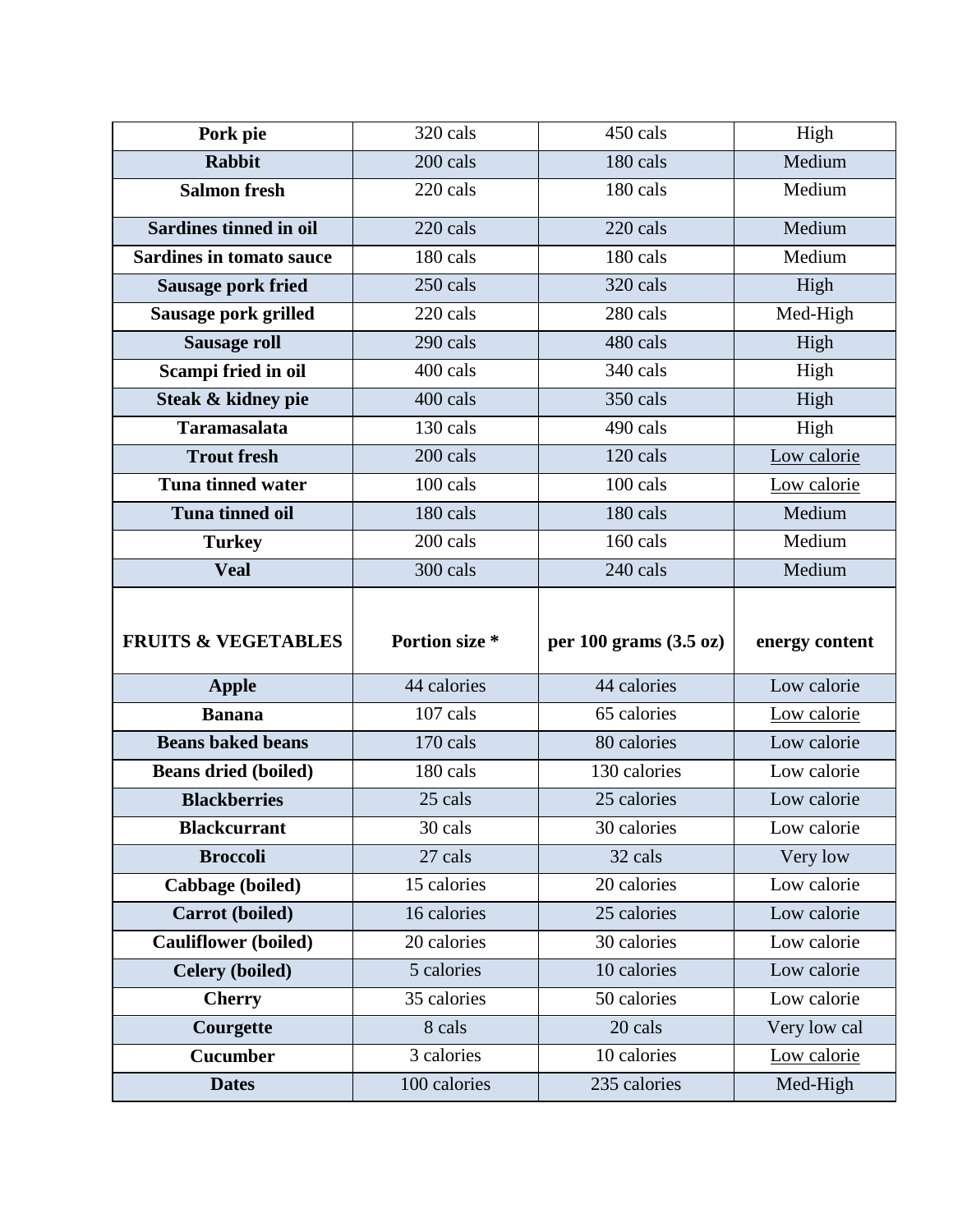| <b>Grapes</b>                   | 55 calories     | 62 calories  | Low calorie  |
|---------------------------------|-----------------|--------------|--------------|
| Grapefruit                      | 32 calories     | 32 calories  | Low calorie  |
| Kiwi                            | 40 calories     | 50 calories  | Low calorie  |
| Leek (boiled)                   | 10 calories     | 20 calories  | Low calorie  |
| Lentils (boiled)                | 150 calories    | 100 calories | Medium       |
| <b>Lettuce</b>                  | 4 calories      | 15 calories  | Very Low     |
| <b>Melon</b>                    | 14 calories     | 28 calories  | Medium       |
| <b>Mushrooms</b> raw one        | 3 cals          | 15 cals      | Very low cal |
| average                         |                 |              |              |
| <b>Mushrooms (boiled)</b>       | 12 calories     | 12 calories  | Low calorie  |
| <b>Mushrooms (fried)</b>        | 100 calories    | 145 calories | High         |
| <b>Olives</b>                   | 50 calories     | 80 calories  | Low calorie  |
| <b>Onion</b> (boiled)           | 14 calories     | 18 calories  | Low calorie  |
| <b>One red Onion</b>            | 49 cals         | 33 cals      | Low calorie  |
| <b>Onions spring</b>            | 3 cals          | 25 cals      | Very low cal |
| <b>Onion</b> (fried)            | 86 calories     | 155 calories | High         |
| Orange                          | 40 calories     | 30 calories  | Low calorie  |
| <b>Peas</b>                     | 210 calories    | 148 calories | Medium       |
| Peas dried & boiled             | 200 calories    | 120 calories | Low calorie  |
| Peach                           | 35 calories     | 30 calories  | Low calorie  |
| Pear                            | 45 calories     | 38 calories  | Low calorie  |
| <b>Pepper yellow</b>            | 6 cals          | 16 cals      | Very low     |
| <b>Pineapple</b>                | 40 calories     | 40 calories  | Low calorie  |
| Plum                            | 30 calories     | 39 calories  | Low calorie  |
| <b>Spinach</b>                  | 8 calories      | 8 calories   | Low calorie  |
| <b>Strawberries (1 average)</b> | 10 calories     | 30 calories  | Low calorie  |
| Sweetcorn                       | 95 calories     | 130 calories | Medium       |
| Sweetcorn on the cob            | 70 calories     | 70 calories  | Low calorie  |
| <b>Tomato</b>                   | 30 calories     | 20 calories  | Low calorie  |
| <b>Tomato cherry</b>            | 6 cals (3 toms) | 17 Cals      | Very low cal |
| <b>Tomato puree</b>             | 70 calories     | 70 calories  | Low-Medium   |
| <b>Watercress</b>               | 5 calories      | 20 calories  | Low calorie  |